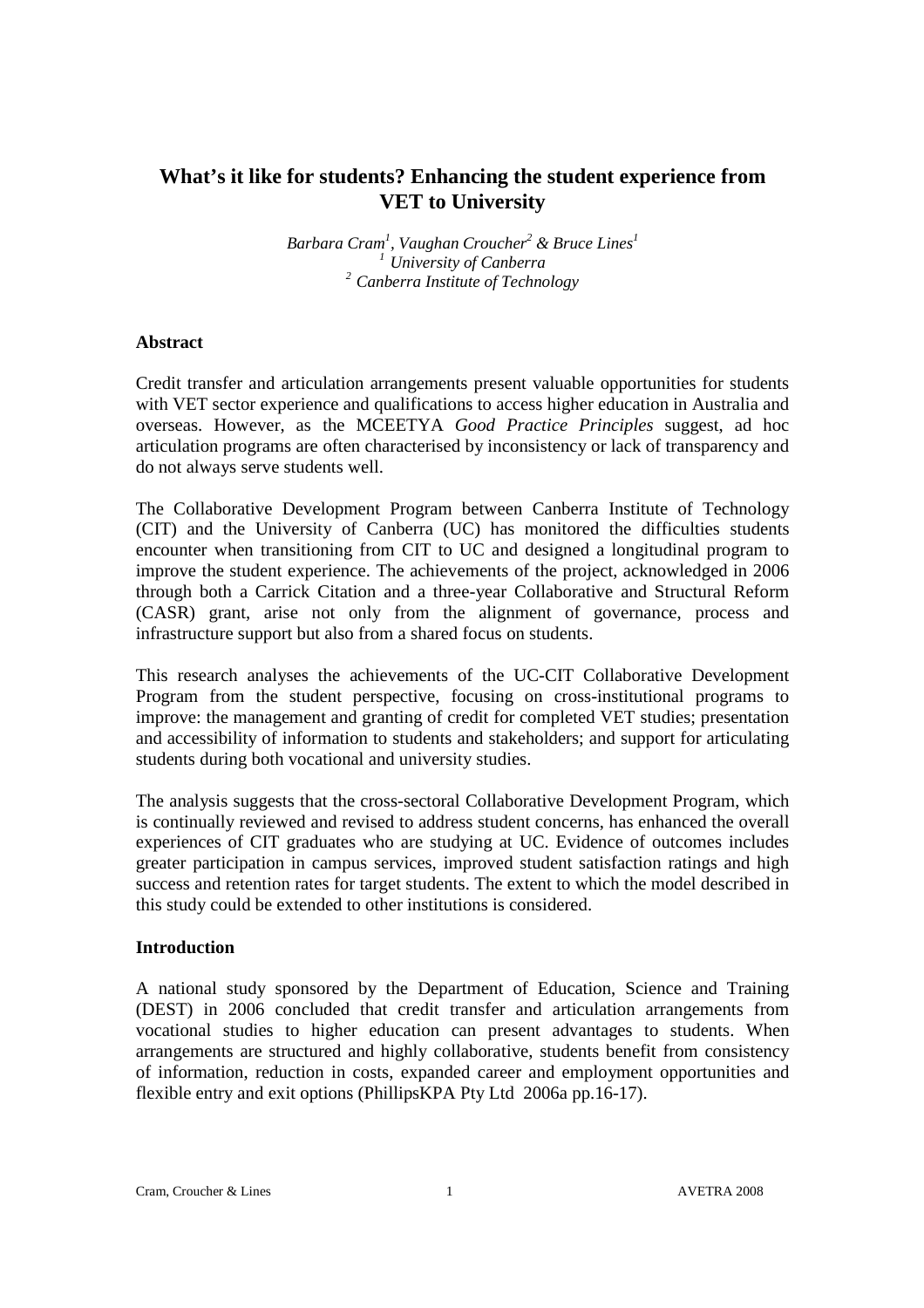Credit transfer arrangements between the University of Canberra (UC) and Canberra Institute of Technology (CIT) have operated within a Memorandum of Understanding (MOU) since 1989. The MOU describes the kinds of arrangements the institutions will pursue, including the ideal levels of advanced standing UC will grant to students completing CIT qualifications. Management of policy issues and the articulation arrangements that have arisen under the MOU are undertaken by a Joint Management Committee (JMC) with membership of senior staff from both institutions. The governance structure has circumvented the individualism and ad hoc decision-making described by Wheelahan (2000 pp.17-18) that typify many institutional arrangements when articulation is managed at the faculty or school level.

However, commitment from senior management at both institutions has not automatically solved the "significant practical issues students and staff involved in credit transfer arrangements, applications, and approvals actually face" (PhillipsKPA Pty Ltd 2006b). The breadth and number of the credit transfer arrangements, as well as ever-changing curriculum at both institutions, has made it difficult to keep these arrangements up-todate. In the initial years of the project, the complexity of credit transfer arrangements inhibited the development of automatic processes, and students were required to submit individual credit applications to academic staff post-admission.

A longitudinal project to streamline the design, development and implementation of articulation and credit transfer arrangements was initiated in 2003, with mutual involvement of Secretariat Services, web teams and Student and Academic Services at UC and CIT. The University's policy framework was revised and an oracle database developed to track the approval stages, history and detail of the arrangements. Finally, policy and technology were combined to facilitate the automatic award of credit to students on admission. This is supported by a specially designed Orientation and support program for CIT articulating students. In recognition of the achievements of this project, a Carrick Citation was awarded in 2006 for "innovation, and collaboration across three work units, in enhancing student learning by supporting articulation pathways between University of Canberra and Canberra Institute of Technology" (Carrick 2006).

To further advance cross-institutional development of curriculum, course structures, joint teaching opportunities and student support programs, the UC-CIT *Beyond Articulation*  program was launched in 2006. The program is supported by a three-year Collaborative and Structural Reform grant from DEST.

# **Research Method**

This paper synthesises and reports on the outcomes of cross-sectoral projects designed to streamline UC-CIT credit transfer arrangements in response to feedback from target students. Quantitative and qualitative data was gathered from four sources: the *UC Commencing Student Questionnaire*; focus groups with CIT graduates enrolled at UC; and the UC and CIT statistics offices. Quantitative data collected since 2004 was disaggregated to identify patterns of participation, experience, success and retention for students admitted to UC on the basis of a CIT qualification. Qualitative feedback from

Cram, Croucher & Lines 2 AVETRA 2008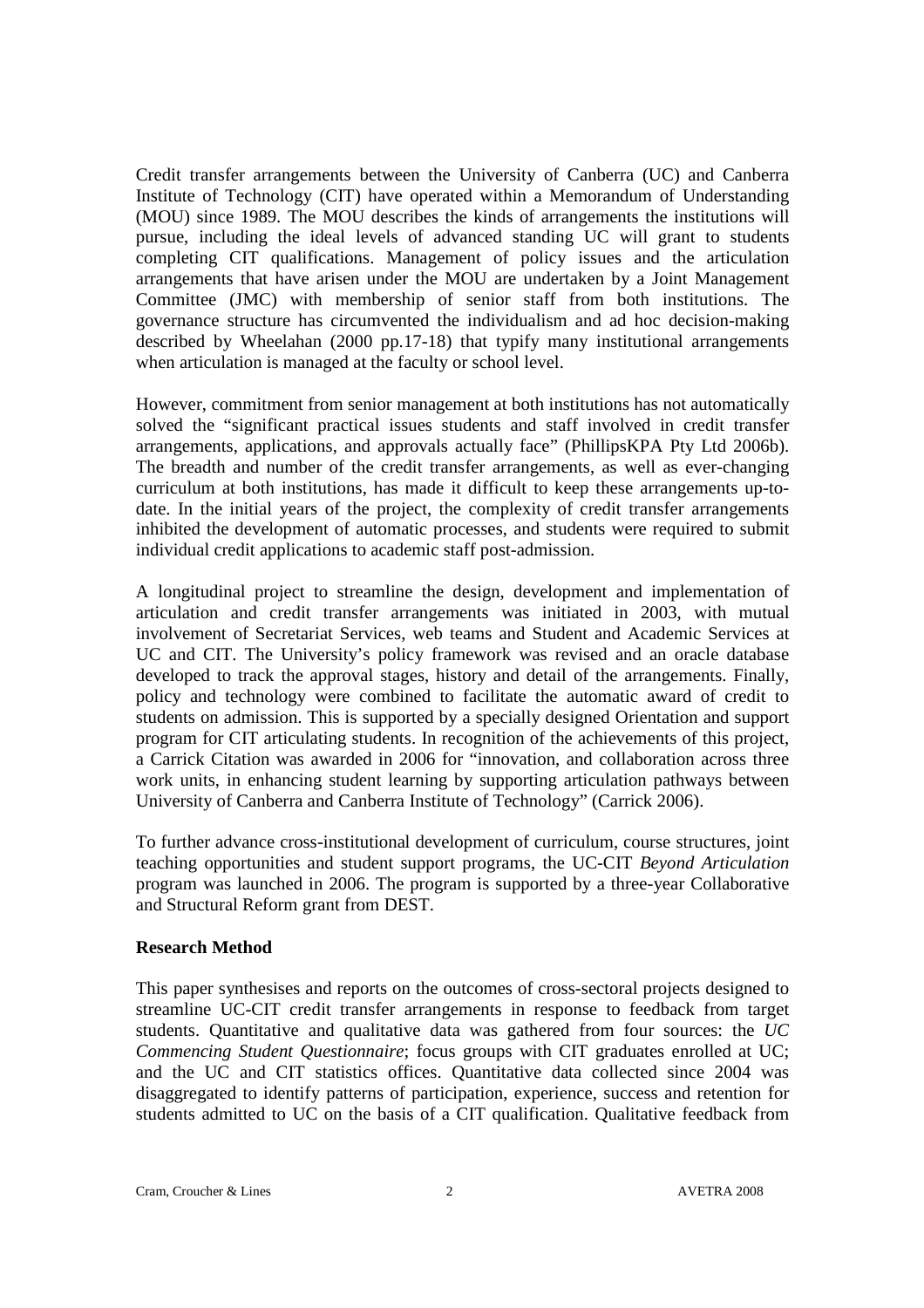the student cohort was analysed to reveal three major areas of concern for students: how articulation is managed and credit granted to students; how information is presented and made available; and how articulating students are supported through their transition from vocational to university studies. These concerns are consistent with the recommendations of the PhillipsKPA Pty Ltd report 'Giving credit where credit is due' (2006b).

### *Terminology*

While a variety of definitions exist for "articulation arrangements" and "credit transfer arrangements" between VET and higher education providers, the definitions provided in the PhillipsKPA Pty Ltd national study (2006a) have been adopted for this project. *Credit transfer arrangements* are described as "processes used by institutions or faculties/ schools/ departments to determine the type and amount of credit to be granted to a student on the basis of relevant prior or concurrent studies" (PhillipsKPA 2006a p.10). Credit transfer arrangements may be structured or unstructured. *Articulation arrangements* are regarded as an extension of structured credit transfer arrangements, as they involve the explicit design of pathways by staff from both sectors to create concurrent, sequential or nested awards (Figure 1).

| Term and Definitions                           | Pathways                    |            |  |
|------------------------------------------------|-----------------------------|------------|--|
| Credit Transfer arrangements                   | Structured                  |            |  |
|                                                | Advertised at course level  |            |  |
| Processes to determine the type and amount of  |                             |            |  |
| credit to be granted on the basis of relevant  | Unstructured                |            |  |
| prior or concurrent studies                    | Negotiated at student level |            |  |
|                                                |                             |            |  |
| Articulation arrangements                      | Dual sector award           | Sequential |  |
|                                                |                             | Concurrent |  |
| A process of collaborative curriculum          | Linked single               |            |  |
| development and/or course design negotiated by | sector awards               |            |  |
| staff from institutions in each sector         | Nested awards               |            |  |

| Figure 1 | Credit transfer and articulation arrangements between UC and CIT |  |  |
|----------|------------------------------------------------------------------|--|--|
|----------|------------------------------------------------------------------|--|--|

The University of Canberra and CIT have been developing both credit transfer and articulation arrangements since 2002. Since collaborative articulation arrangements leading to dual-sector awards or linked single sector awards are considered to provide the best opportunities for students, the current focus of the *Beyond Articulation* project is on the development of full articulation arrangements for students.

This paper analyses the impact of the UC-CIT Collaborative Development Program. The authors describe the evolution of cross-institutional governance, management processes and information provision and discuss the nature and impact of student feedback from CIT students at UC. Finally, the authors present trends in student participation and achievement and consider the generalisation of the model to other institutions.

# **Findings and discussion**

Before considering the findings, it is useful to describe the demographics of the approximately 250 students who are enrolled at UC annually on the basis of a CIT award.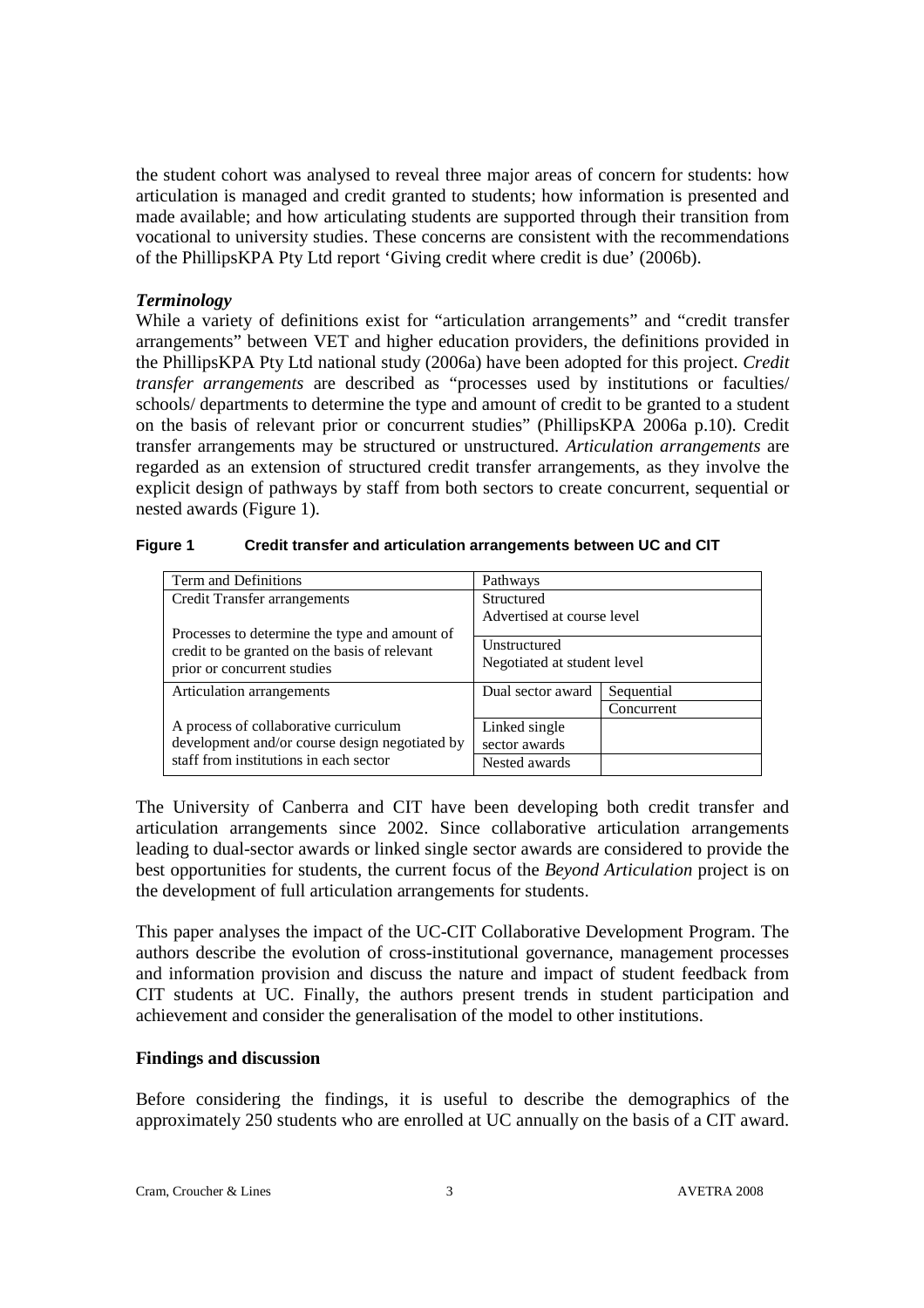Students with a CIT qualification tend to be older than the average, with the majority aged 20 to 24 (see Figure 2). Females make up around two-thirds of articulating students, slightly higher than the university average. These findings align with the age and gender distributions reported by Harris et al. (2005). Around eighty per cent of articulating students study full-time, a figure slightly lower than the UC average. The relatively high proportion of students with a part-time load reflects the likelihood of CIT graduates to engage in employment as well as university studies (Ryan, 2000 pp.12-13).



**Figure 2 Age of students enrolling at UC** 

Nationally, the percentage of TAFE graduates who continue to university studies has increased from around 7 percent in 1998 to over 9 percent in 2004 (Harris et al. 2005, Ryan 2000 p.30, Macey et al. 2006 p.9). Such movement may occur 'during, immediately following or some considerable time after VTE studies' (PhillipsKPA Pty Ltd 2006a p.9). At UC, a significant number of VET graduates begin university studies within a year or two of completing their VET course. While longitudinal data on student movement between CIT and UC has only recently been assembled, Table 1 suggests that the percentage of articulators from CIT to UC alone achieves the national average.

**Table 1 Percentage of CIT graduates enrolling at UC, 2004-2007** 

|                                | 2004  | 2005   | 2006  | 2007 |
|--------------------------------|-------|--------|-------|------|
| <b>CIT Dip Graduates</b>       | 989   | 742    | 937   | 839  |
| <b>CIT Adv Dip Graduates</b>   | 383   | 363    | 325   | 359  |
| <b>Total CIT Graduates</b>     | 1372  | 1105   | 1262  | 1198 |
| No enrolled at UC within 1 yr  | 86    | 112    | 117   | n/a  |
| % enrolled at UC in 1 yr       | 6.27% | 10.14% | 9.27% |      |
| No enrolled at UC within 2 yrs | 106   | 136    |       |      |
| % enrolled at UC in 2 yrs      | 7.73% | 12.31% |       |      |
| No enrolled at UC within 3 yrs | 123   |        |       |      |
| % enrolled at UC in 2 yrs      | 8.9%  |        |       |      |

# *Research Outcomes*

The following sections describe the outcomes and impact of major initiatives designed to improve articulation and credit transfer arrangements between CIT and UC.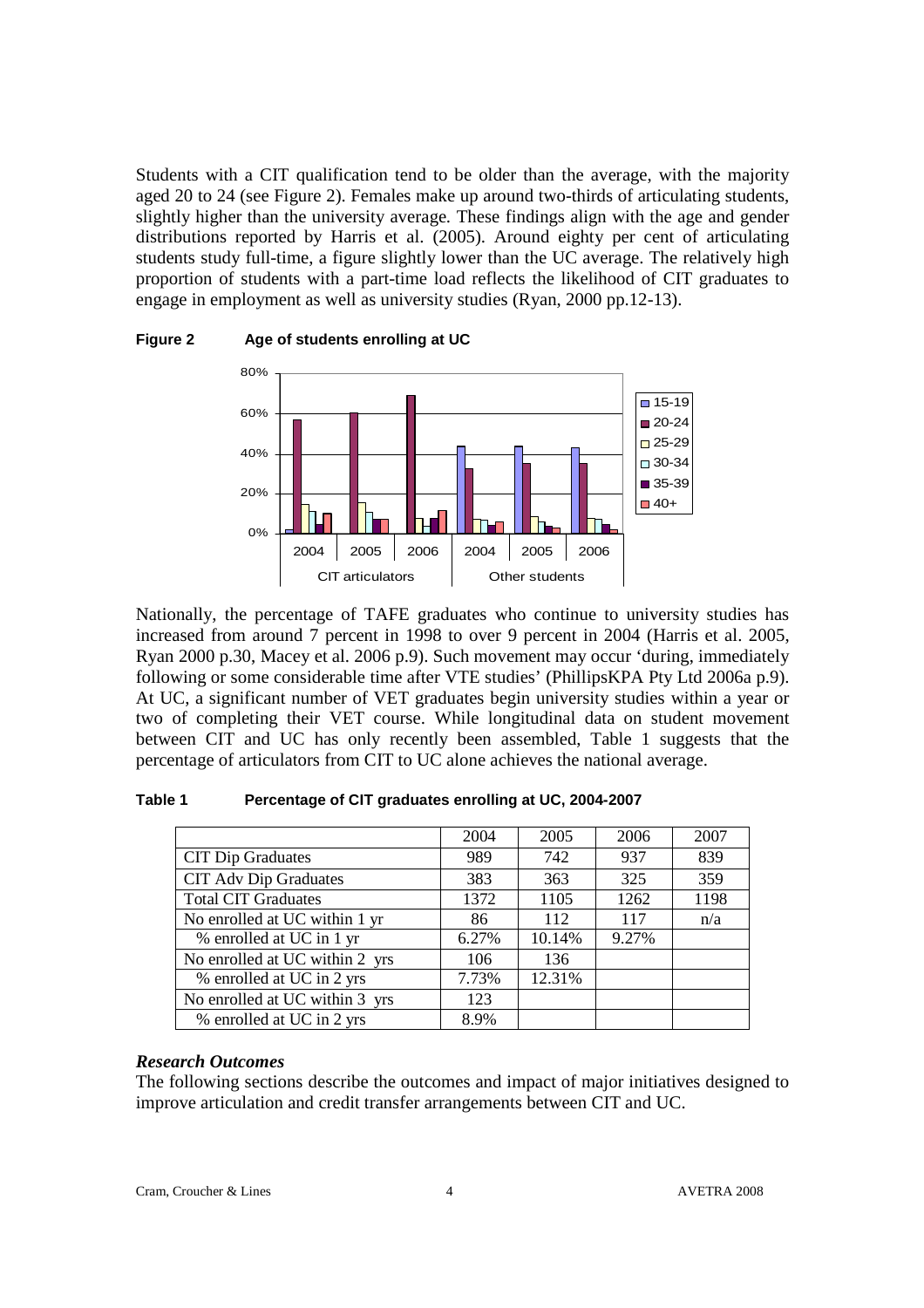### **The development of governance, policy and information systems**

The University's policy on the granting of credit was initially created in 2002 and was further enhanced in 2007. The document aligns articulation and credit transfer policy with current national guidelines and sets out the procedures for determining and granting credit. In particular, the new policy attempts to fulfil the expectations described in the report 'Credit where credit is due', which argues: 'that all students who undertake VTE studies at the diploma and advanced diploma levels and some certificate IV studies should have opportunities for credit towards their higher education studies …' (PhillipsKPA Pty Ltd , 2006b p.16).

Importantly, the policy establishes that credit transfer arrangements should be *structured* and that credit granted for a completed CIT qualification should be *specified*. The recasting of the policy and the comprehensive revision of all of the UC-CIT articulation agreements has opened the way for articulation to be managed centrally and more efficiently. A part-time Articulation Officer in each institution supports staff and students with the establishment, revision and uploading of articulation and credit transfer agreements on a database. The Joint Status Committee (JSC) meets twice a year to review and update agreements, ensuring that articulation agreements are current, consistent with policy and readily available to prospective students.

Access to adequate and accurate information is of major importance to students. Harris et al. (2005 p.37) report that 23% of students moving from VET to higher education experience difficulty getting advice from university staff. In response to UC student feedback, a database created specifically for managing articulation agreements between CIT and UC was created in 2005. The database currently contains over 170 articulation arrangements (University of Canberra 2008). The back-end of the database allows the Articulation Officer to record details of MOUs and other contracts and the articulation agreements attached to them. The database also allows for steps in the approval process to be recorded by date and for revisions to be archived. The public view provides both a summary and a link to each arrangement (Figure 3).

#### **Figure 3 Extract from the UC Articulation database**

| 32 | <b>UC Course:</b><br><b>External Course:</b><br><b>Credit Points:</b><br>View Credit Transfer Arrangement                                 | 795AA - Bachelor of Communication in Media/Multimedia Production.<br>AD2C54 - Advanced Diploma of Media Production<br><b>External Institution:</b> Canberra Institute of Technology<br>30 credit points of advanced standing |
|----|-------------------------------------------------------------------------------------------------------------------------------------------|------------------------------------------------------------------------------------------------------------------------------------------------------------------------------------------------------------------------------|
| 33 | <b>UC Course:</b><br><b>External Course:</b><br><b>External Institution:</b><br><b>Credit Points:</b><br>View Credit Transfer Arrangement | 885AA - Bachelor of Nursing<br>AD2J33 - Advanced Diploma of Naturopathy<br>Canberra Institute of Technology<br>27 credit points of advanced standing                                                                         |

A specialised interface to the database, named the *Pathways* website, was created in late 2006 (University of Canberra 2008). The web interface filters information held in the database so that only UC-CIT arrangements are displayed (Figure 4).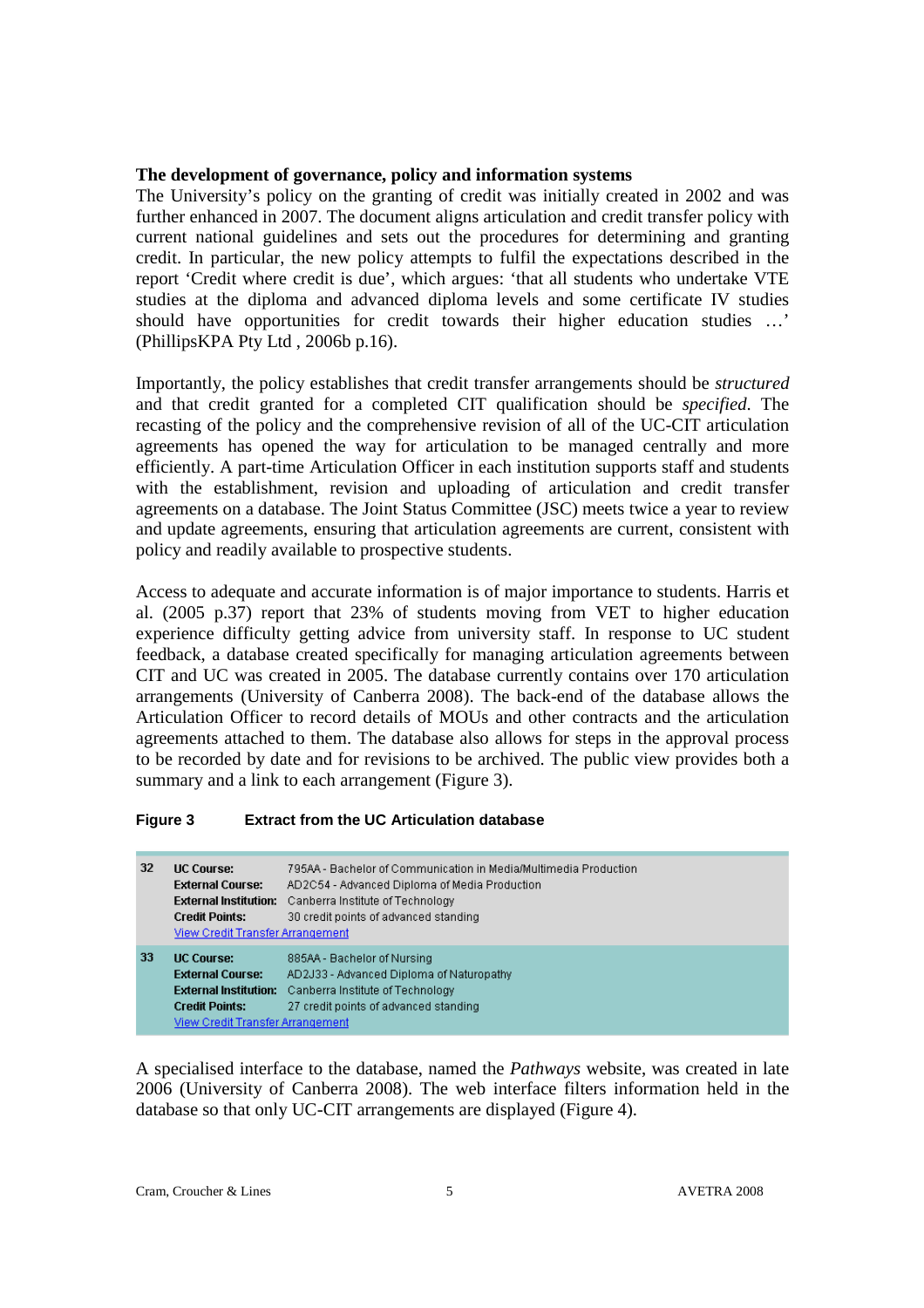

### **Figure 4 The Pathways website**

#### **2. Student centeredness in admission and credit transfer**

Feedback collected from articulating students in 2006 suggested that while students felt they had adapted well to university life in general, they were dissatisfied with the processes for receiving credit at that time. Figure 5 shows student feedback *before* the *Pathways* website was launched, and it is expected that satisfaction with the credit process will show an improvement in subsequent data.

#### **Figure 5 Feedback from articulating students, 2006**



Cram, Croucher & Lines 6 AVETRA 2008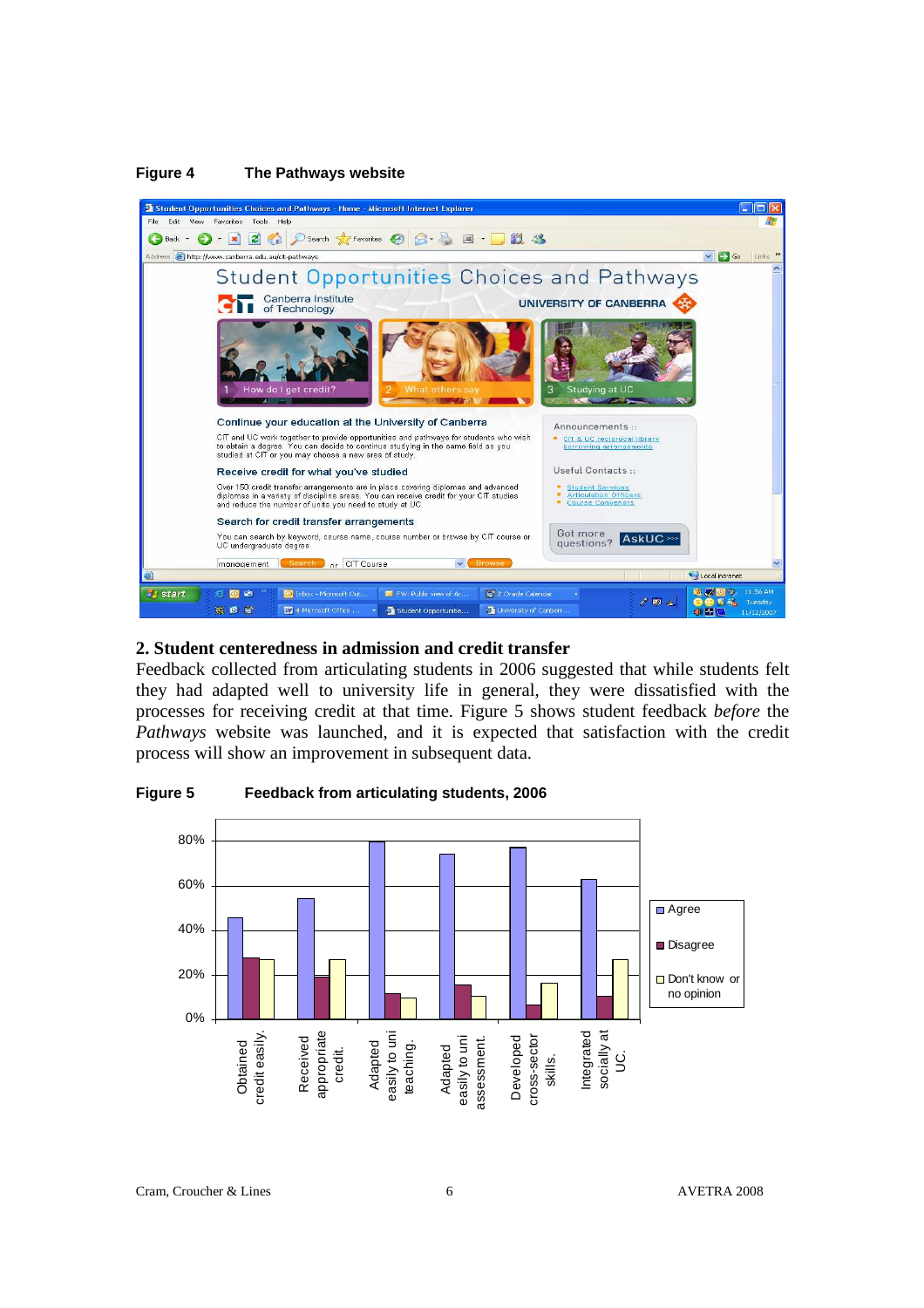Students attending focus groups in 2006 and 2007 noted that their transition to University studies had been eased through:

- provision of information about articulation and credit transfer while at CIT
- informed course convenors in both institutions
- preparation for university studies while a CIT student
- support and advice from Student and Academic Services staff
- opportunities for workplace practice during their studies.

From late 2007, an "Associate Student" card offering access to electronic library resources at UC has been offered to CIT students in their final semester of an articulating program. This initiative aims to further ease the transition of articulating students by providing them with guided experience in the search, retrieval, analysis and citation of relevant library resources.

# **3. A dedicated Orientation Program for this cohort of students**

The students' ability to adapt to university teaching, as demonstrated in Figure 5, is supported through a customised Orientation Program for articulating students at UC. Students identified as CIT graduates are invited individually to a two-hour O-Week session, which is designed to provide the cohort with the best possible start to their higher education career. In addition to general advice, the orientation session includes talks by the University's Academic Skills Program (ASP) and library staff. Specialised enrolment support is provided by Course Convenors of the most popular courses and a recent CIT articulator is invited to provide a personal perspective on the cross-sectoral experience. From 2008, the ASP is offering additional customised workshops in Semester 1 to address the learning needs of articulating students who enter into the later stages of their programs (often 2nd Year).

The Orientation Program is being improved continuously in response to student feedback. Figure 6 shows trends in articulating students' engagement with orientation activities during the period 2004 to 2006.

# **Figure 6 Attendance at Orientation Week activities by CIT articulators, 2004-2006**



Customised orientation and other student-focused activities are raising the awareness of CIT graduates in a range of services across the UC campus. In the period 2004 to 2006, this group increased their use of library online material (journals & databases) from 86%

Cram, Croucher & Lines 7 AVETRA 2008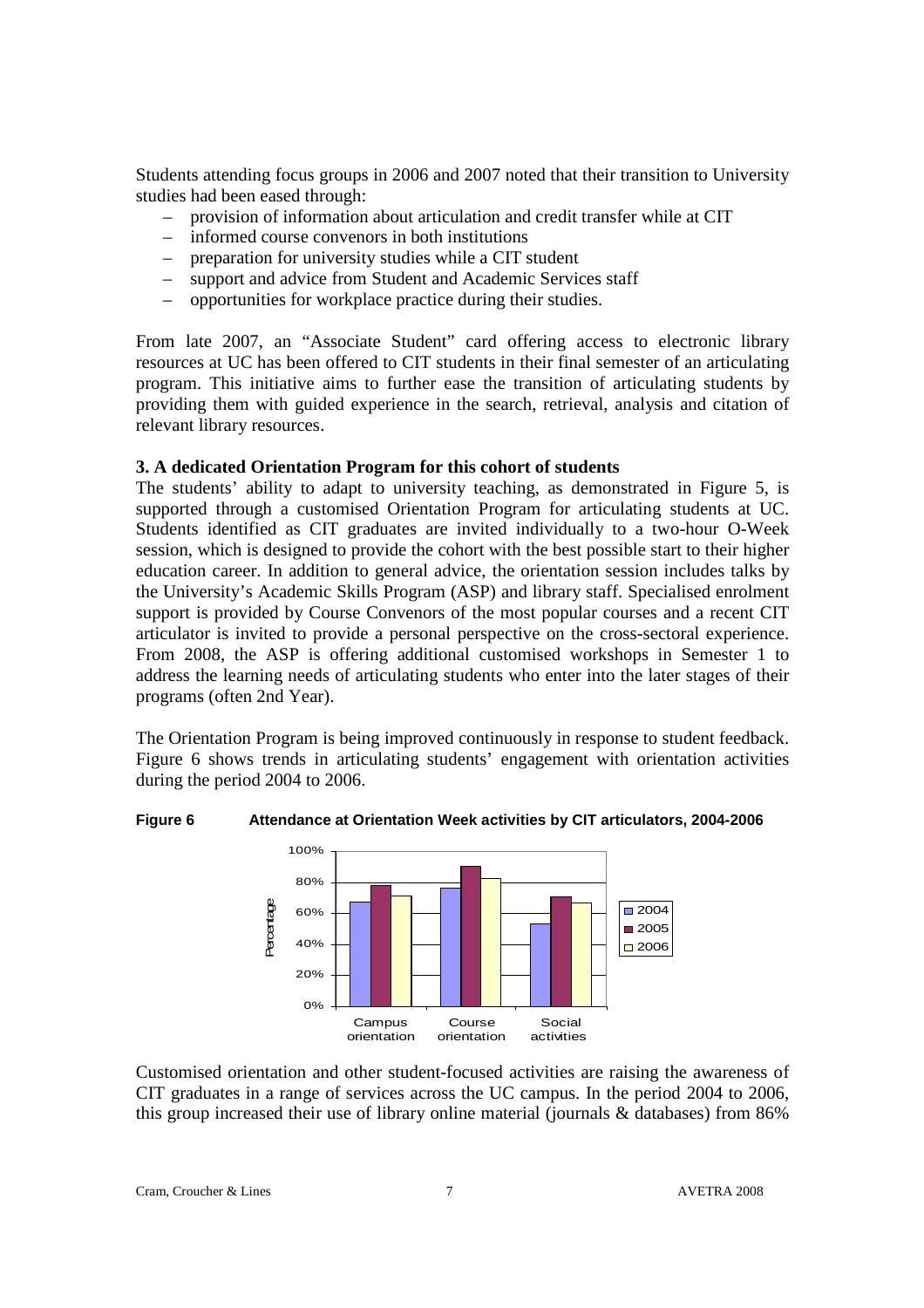to 92 % and those using library support services (training & assistance) increased from 78% to 87%. The CIT cohort also increased their use of Health and Counselling and the ASP, as shown in Figure 7.





### **Conclusions**

Articulating students in their first year of study at UC report declining difficulties with adjustment to campus life and study and increasing awareness of campus support services. In many cases, articulating students adjust more easily than other students, including school leavers. Over 95 per cent of articulating students say they enjoy their time at the University and the same proportion are satisfied with the quality of their experience. Figure 8 compares the views of articulating students with other students in relation to five major reported problems. While time management remains the main problem for many CIT articulators, this group expresses less concern than other students with enrolment processes and isolation/loneliness and are adapting well to university life.



**Figure 8 Main problems reported by students at UC, 2004-2006** 

The strategies implemented to support articulation programs between CIT and UC are also streamlining the enrolment process. Conversion rates from application for CIT

Cram, Croucher & Lines 8 AVETRA 2008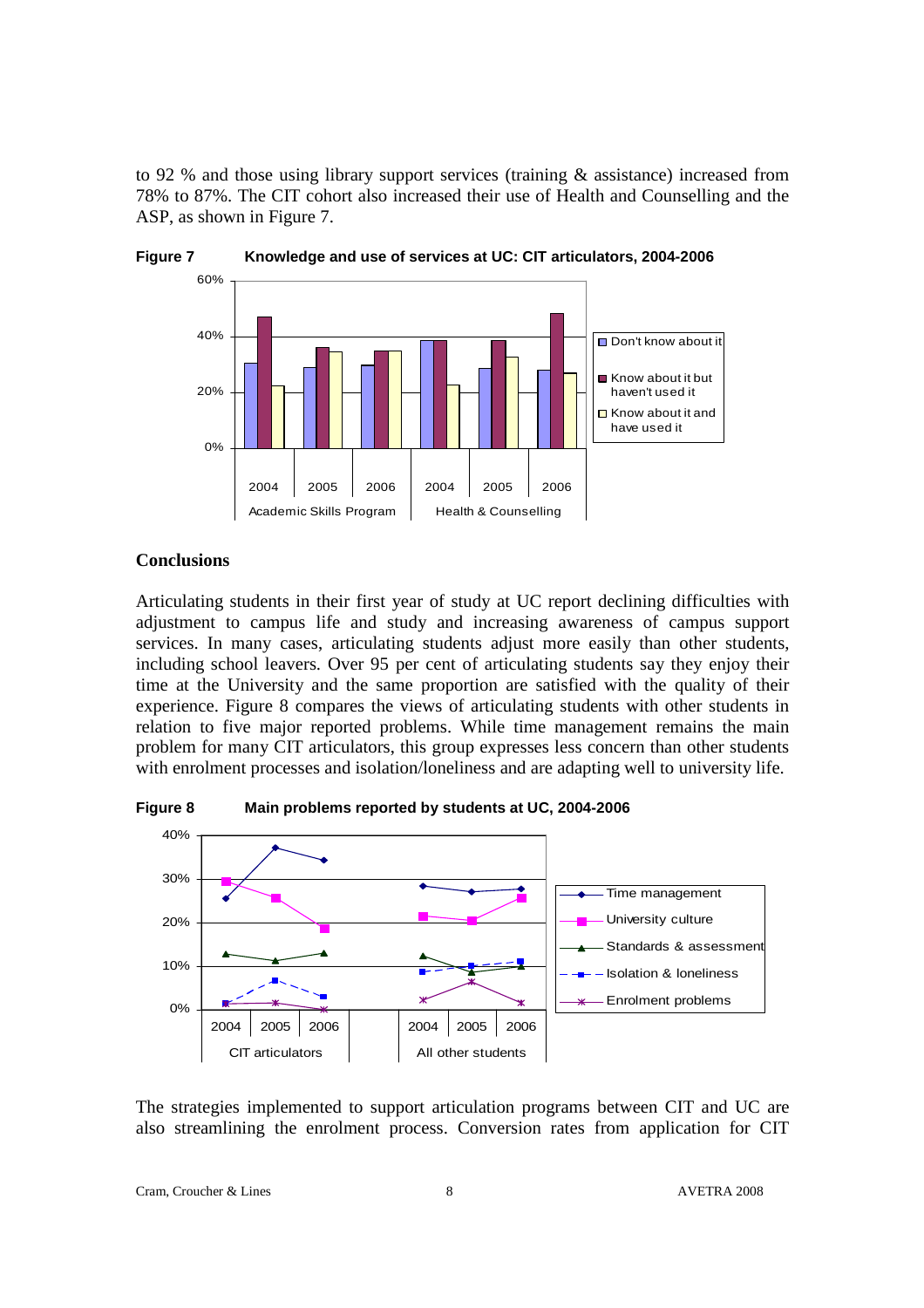graduates are considerably higher than for other groups of applicants, and remain at around fifty percent (Figure 9). The granting of guaranteed admission for CIT graduates into articulating courses is considered to aid conversion rates. High levels of conversion are important in the current competitive market for university students and represent considerable cost savings for the institution.



The outcome of continuous improvement in articulation and credit transfer arrangements between CIT and UC is ultimately demonstrated through the success and retention rates of the student cohort. As Figure 10 illustrates, students who enrol at UC on the basis of a CIT qualification – whether this qualification is at Diploma level or below – show no disadvantage compared with other students at the University. On the contrary, success rates since 2002 have been consistently higher for students with a CIT qualification than those for other students.





The cross-sectoral development of the governance structures, systematic processes and structured information provision described in this paper has brought positive experiences and high rates of achievement for students who articulate from CIT to UC. The success of the collaboration, however, has relied on the commitment and support of management and staff in both institutions for over a decade. The unique partnership forged between CIT and UC has been aided by close geographical existence and support from competitive national grants. However, both institutions agree that the development of

Cram, Croucher & Lines 9 AVETRA 2008